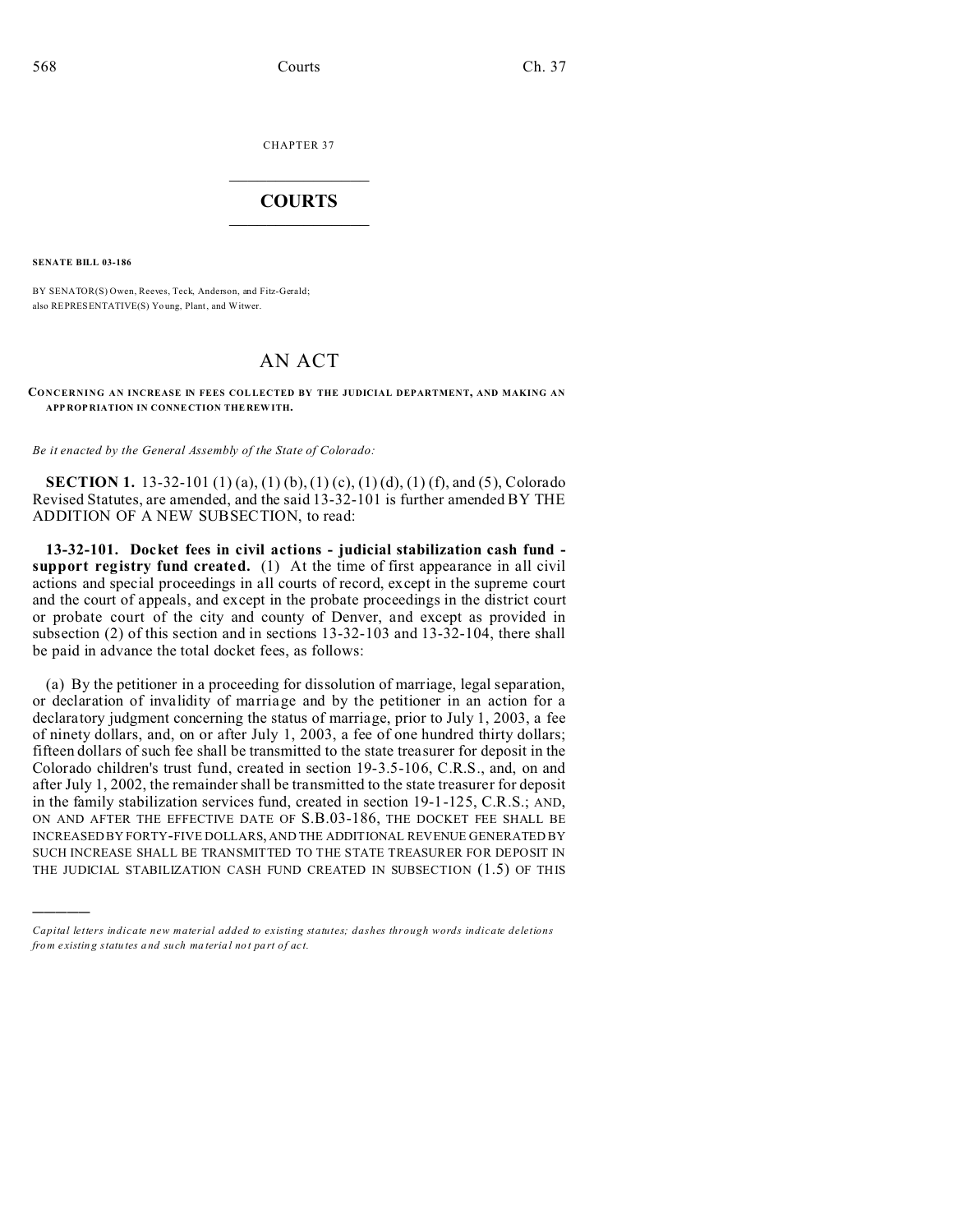### SECTION.

(b) By the respondent in a proceeding for dissolution of marriage, legal separation, or declaration of invalidity of marriage and by the respondent to an action for a declaratory judgment concerning the status of marriage, prior to July 1, 1997, a fee of forty dollars, and, on or after July 1, 1997, a fee of forty-five dollars; AND, ON AND AFTER THE EFFECTIVE DATE OF S.B.03-186, THE DOCKET FEE SHALL BE INCREASED BY TWENTY-FIVE DOLLARS AND THE ADDITIONAL REVENUE GENERATED BY SUCH INCREASE SHALL BE TRANSMITTED TO THE STATE TREASURER FOR DEPOSIT IN THE JUDICIAL STABILIZATION CASH FUND CREATED IN SUBSECTION (1.5) OF THIS SECTION.

(c) (I) Except as provided in subparagraph (II) of this paragraph (c), on and after July 1, 1992, by each plaintiff, petitioner, third-party plaintiff, and party filing a cross claim or counterclaim, when a money judgment sought is fifteen thousand dollars or less and such action is commenced in a court of record of appropriate limited jurisdiction, a fee in the amount of thirty dollars and, by each defendant, respondent, third-party defendant, or other party in such court not filing a cross claim or counterclaim, a fee in the amount of twenty-six dollars; AND, ON AND AFTER THE EFFECTIVE DATE OF S.B.03-186, THE DOCKET FEE SHALL BE INCREASED BY FIFTEEN DOLLARS AND THE ADDITIONAL REVENUE GENERATED BY SUCH INCREASE SHALL BE TRANSMITTED TO THE STATE TREASURER FOR DEPOSIT IN THE JUDICIAL STABILIZATION CASH FUND CREATED IN SUBSECTION (1.5) OF THIS SECTION.

(II) The general assembly hereby declares that docket fees for actions filed in the small claims division of the county court should reflect the range of the monetary jurisdictional limit established for such actions and that such fees should promote access to the courts and reflect appropriate contributions from litigants using the court system based on the money judgment sought in an action. The general assembly hereby declares that it is appropriate to establish docket fees for the small claims division of the county court as follows:

(A) When the money judgment sought by the plaintiff in an action filed in the small claims division of the county court is five hundred dollars or less, a plaintiff shall pay a fee of nine dollars, and a defendant filing an answer without a counterclaim in such an action shall pay a fee of five dollars; AND, ON AND AFTER THE EFFECTIVE DATE OF S.B.03-186, THE DOCKET FEE FOR A PLAINTIFF OR DEFENDANT SHALL BE INCREASED BY FIVE DOLLARS AND THE ADDITIONAL REVENUE GENERATED BY SUCH INCREASE SHALL BE TRANSMITTED TO THE STATE TREASURER FOR DEPOSIT IN THE JUDICIAL STABILIZATION CASH FUND CREATED IN SUBSECTION (1.5) OF THIS SECTION.

(B) When the money judgment sought in an action filed in the small claims division of the county court exceeds five hundred dollars and is no more than seven thousand five hundred dollars, a plaintiff shall pay a fee of twenty-three dollars, and a defendant filing an answer without a counterclaim in such an action shall pay a fee of fifteen dollars; AND, ON AND AFTER THE EFFECTIVE DATE OF S.B.03-186, THE DOCKET FEE FOR A PLAINTIFF SHALL BE INCREASED BY FIFTEEN DOLLARS AND THE DOCKET FEE FOR A DEFENDANT SHALL BE INCREASED BY TEN DOLLARS, AND THE ADDITIONAL REVENUE GENERATED BY SUCH INCREASES SHALL BE TRANSMITTED TO THE STATE TREASURER FOR DEPOSIT IN THE JUDICIAL STABILIZATION CASH FUND CREATED IN SUBSECTION (1.5) OF THIS SECTION.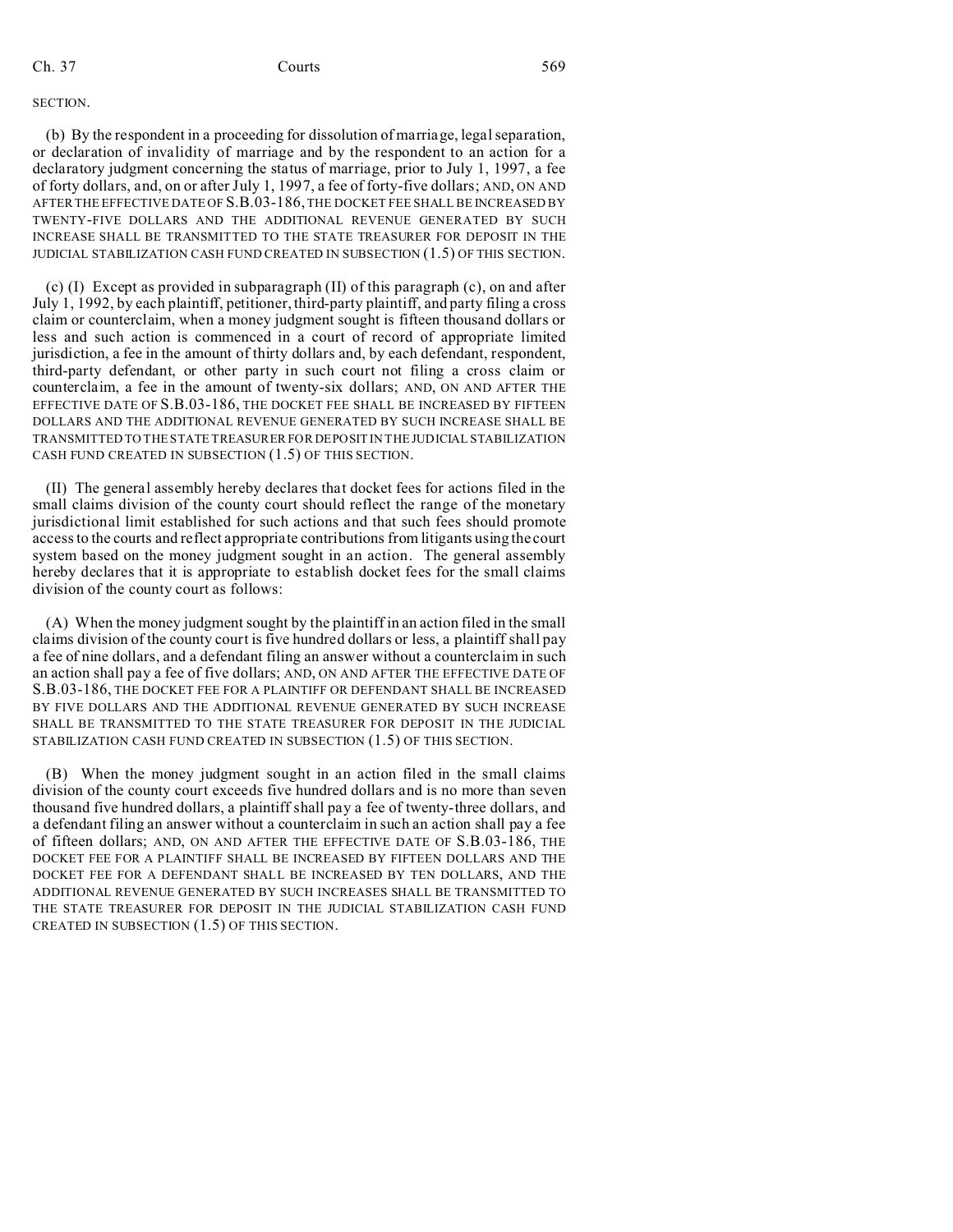(C) and (D) (Deleted by amendment, L. 2001, p. 1517, § 10, effective September 1, 2001.)

(III) If a defendant files an answer with a counterclaim in an action in the small claims division of the county court, the fee for such answer and counterclaim shall be ten dollars unless the amount of the money judgment sought in the complaint or the counterclaim exceeds five hundred dollars and is no more than seven thousand five hundred dollars, in which case the fee for the answer and counterclaim shall be thirty dollars; AND, ON AND AFTER THE EFFECTIVE DATE OF S.B.03-186, THE DOCKET FEE FOR A DEFENDANT SHALL BE INCREASED BY FIVE DOLLARS UNLESS THE AMOUNT OF THE MONEY JUDGMENT SOUGHT IN THE COMPLAINT OR COUNTERCLAIM EXCEEDS FIVE HUNDRED DOLLARS IN WHICH CASE THE FEE SHALL BE INCREASED BY TEN DOLLARS, AND THE ADDITIONAL REVENUE GENERATED BY SUCH INCREASES SHALL BE TRANSMITTED TO THE STATE TREASURER FOR DEPOSIT IN THE JUDICIAL STABILIZATION CASH FUND CREATED IN SUBSECTION (1.5) OF THIS SECTION.

(d) By each plaintiff, petitioner, third-party plaintiff, and party filing a cross claim or counterclaim filed in a district court of the state, a fee of ninety dollars, and by each appellant, a fee of fifty dollars; by an appellee and by each defendant or respondent not filing a cross claim or counterclaim, prior to July 1, 1997, a fee of forty dollars, and, on or after July 1, 1997, a fee of forty-five dollars; AND, ON AND AFTER THE EFFECTIVE DATE OF S.B.03-186, THE DOCKET FEE BY EACH PLAINTIFF, PETITIONER, THIRD-PARTY PLAINTIFF, AND PARTY, FILING A CLAIM, A CROSS CLAIM, OR A COUNTERCLAIM IN A DISTRICT COURT OF THE STATE SHALL BE INCREASED BY FORTY-FIVE DOLLARS, THE DOCKET FEE FOR EACH APPELLANT SHALL INCREASE BY TWENTY-FIVE DOLLARS, AND THE DOCKET FEE FOR EACH APPELLEE AND FOR EACH DEFENDANT OR RESPONDENT NOT FILING A CROSS CLAIM OR COUNTERCLAIM SHALL INCREASEBY TWENTY-FIVE DOLLARS, AND THE ADDITIONAL REVENUE GENERATED BY SUCH INCREASES SHALL BE TRANSMITTED TO THE STATE TREASURER FOR DEPOSIT IN THE JUDICIAL STABILIZATION CASH FUND CREATED IN SUBSECTION (1.5) OF THIS SECTION.

(f) By petitioner in adoption proceedings, a fee of ninety dollars; AND, ON AND AFTER THE EFFECTIVE DATE OF S.B.03-186, THE DOCKET FEE SHALL BE INCREASED BY FORTY-FIVE DOLLARS AND THE ADDITIONAL REVENUE GENERATED BY SUCH INCREASE SHALL BE TRANSMITTED TO THE STATE TREASURER FOR DEPOSIT IN THE JUDICIAL STABILIZATION CASH FUND CREATED IN SUBSECTION (1.5) OF THIS SECTION.

(1.5) THERE IS HEREBY CREATED IN THE STATE TREASURY THE JUDICIAL STABILIZATION CASH FUND, REFERRED TO IN THIS SUBSECTION (1.5) AS THE "FUND", THAT SHALL CONSIST OF ALL FEES REQUIRED TO BE DEPOSITED IN THE FUND. THE MONEYS IN THE FUND SHALL BE SUBJECT TO ANNUAL APPROPRIATION BY THE GENERAL ASSEMBLY FOR THE EXPENSES OF TRIAL COURTS IN THE JUDICIAL DEPARTMENT. ANY MONEYS IN THE FUND NOT EXPENDED FOR THE PURPOSE OF THIS SUBSECTION (1.5) MAY BE INVESTED BY THE STATE TREASURER AS PROVIDED IN SECTION 24-36-113, C.R.S. ALL INTEREST AND INCOME DERIVED FROM THE INVESTMENT AND DEPOSIT OF MONEYS IN THE FUND SHALL BE CREDITED TO THE FUND. ANY UNEXPENDED AND UNENCUMBERED MONEYS REMAINING IN THE FUND AT THE END OF ANY FISCAL YEAR SHALL REMAIN IN THE FUND AND SHALL NOT BE CREDITED OR TRANSFERRED TO THE GENERAL FUND OR ANY OTHER FUND.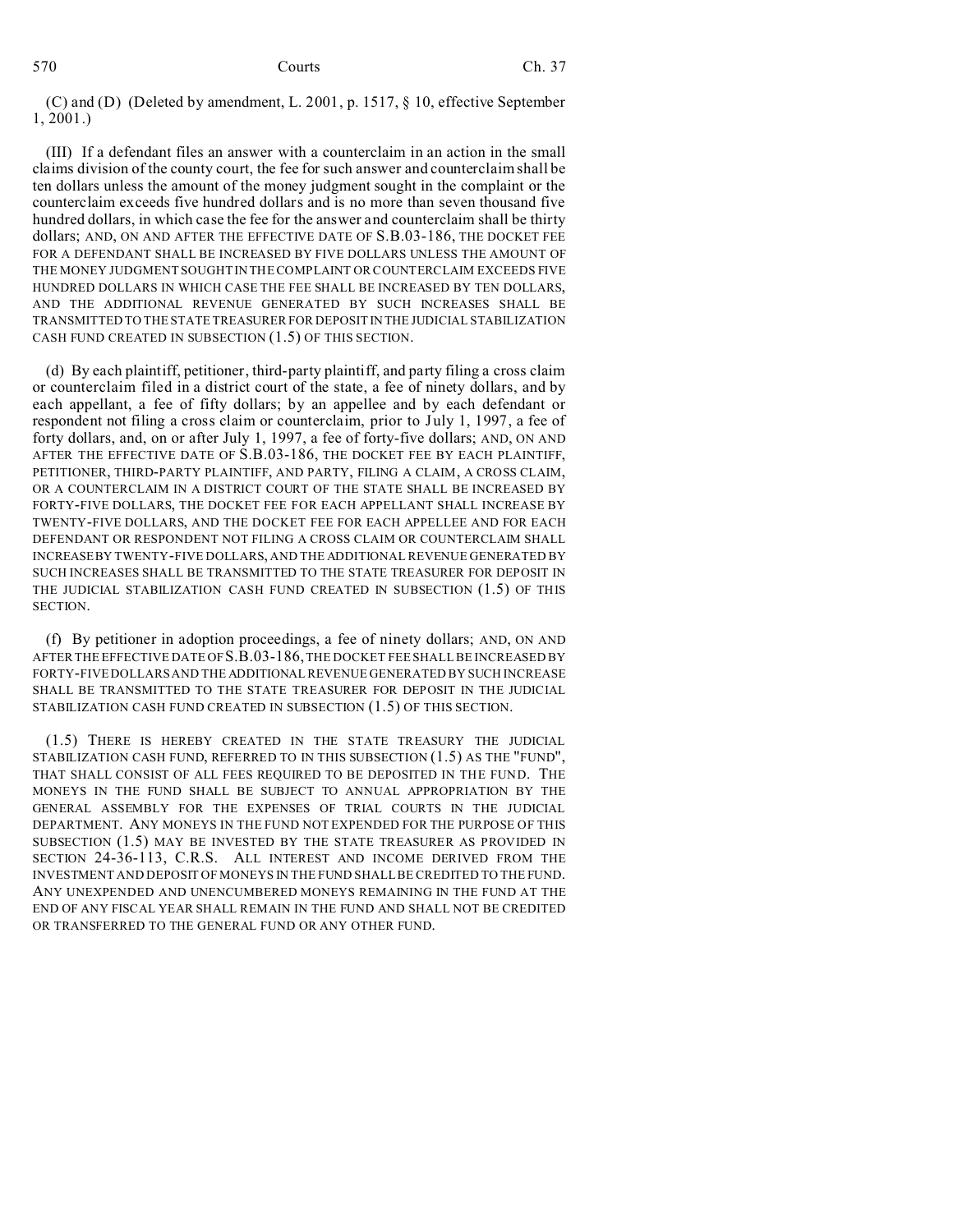(5) In any proceeding held pursuant to articles 5, 10, 11, 13, and 14 of title 14, C.R.S., where a decree or final or permanent order has been entered and more than sixty days have passed, there shall be assessed at the time of filing a motion to modify, amend, or alter said decree or order, a fee of twenty dollars; AND, ON AND AFTER THE EFFECTIVE DATE OF S.B.03-186, THE DOCKET FEE SHALL BE INCREASED BY SEVENTY DOLLARS, AND THE ADDITIONAL REVENUE GENERATED BY SUCH INCREASE SHALL BE TRANSMITTED TO THE STATE TREASURER FOR DEPOSIT IN THE JUDICIAL STABILIZATION CASH FUND CREATED IN SUBSECTION (1.5) OF THIS SECTION.

**SECTION 2.** 13-32-102, Colorado Revised Statutes, is amended BY THE ADDITION OF A NEW SUBSECTION to read:

**13-32-102. Fees in probate proceedings.** (3) ON AND AFTER THE EFFECTIVE DATE OF S.B.03-186, FOR SERVICES RENDERED BY JUDGES AND CLERKS OF DISTRICT OR PROBATE COURTS IN ALL COUNTIES OF THE STATE OF COLORADO IN PROCEEDINGS HAD PURSUANT TO ARTICLES 10 TO 17 OF TITLE 15, C.R.S., THE FEES SHALL BE INCREASED AS FOLLOWS, AND THE REVENUE GENERATED BY THE INCREASES SHALL BE TRANSMITTED TO THE STATE TREASURER FOR DEPOSIT IN THE JUDICIAL STABILIZATION CASH FUND CREATED IN SECTION 13-32-101 (1.5):

(a) DOCKET FEE AT THE TIME OF FILING FIRST PAPERS IN ANY DECEDENT'S ESTATE ELIGIBLE FOR SUMMARY ADMINISTRATIVE PROCEDURES UNDER SECTION 15-12-1203, C.R.S., OR IN ANY SMALL ESTATE OF A PERSON UNDER DISABILITY QUALIFYING UNDER SECTION 15-14-118, C.R.S., WHICH ESTATE INVOLVES NO REAL PROPERTY \$15.00

(b) DOCKET FEE AT THE TIME OF FILING FIRST PAPERS IN ANY ESTATE NOT COMING WITHIN THE PROVISIONS OF PARAGRAPH  $(a)$  OF THIS SUBSECTION  $(3)$  ..... 45.00

(c) ADDITIONAL FEE PAYABLE BY PETITIONER AT THE TIME OF FILING A PETITION FOR SUPERVISED ADMINISTRATION OF A DECEDENT'S ESTATE PURSUANT TO SECTIONS 15-12-501 AND 15-12-502, C.R.S., EXCEPT FOR CONTESTED CLAIMS ...... 45.00

(d) DOCKET FEE TO BE PAID BY THE CLAIMANT PRIOR TO HEARING ON ANY CONTESTED CLAIM, WHICH FEE SHALL BE TAXED BY THE DISTRICT OR PROBATE COURT IN THE SAME MANNER AS COSTS IN CIVIL ACTIONS ..................... 45.00

(e) REGISTRATION FEE FOR REGISTRATION OF A TRUST PURSUANT TO ARTICLE 16 OF TITLE 15, C.R.S. ................. ................. ............ 45.00

(f) DOCKET FEE AT THE TIME OF FILING FIRST PAPERS IN EACH ACTION RELATING TO A TRUST ................. ................. ................. . . 45.00

**SECTION 3.** 13-32-103 (1), (2), (3), and (6), Colorado Revised Statutes, are amended to read:

**13-32-103. Docket fees in special proceedings.** (1) If an appeal is taken from a judgment of a county court in a criminal matter or from a judgment of a municipal court, the appellant shall pay a docket fee of twenty dollars; AND, ON AND AFTER THE EFFECTIVE DATE OF S.B.03-186, THE DOCKET FEE SHALL BE INCREASED BY TEN DOLLARS AND THE ADDITIONAL REVENUE GENERATED BY SUCH INCREASE SHALL BE TRANSMITTED TO THE STATE TREASURER FOR DEPOSIT IN THE JUDICIAL STABILIZATION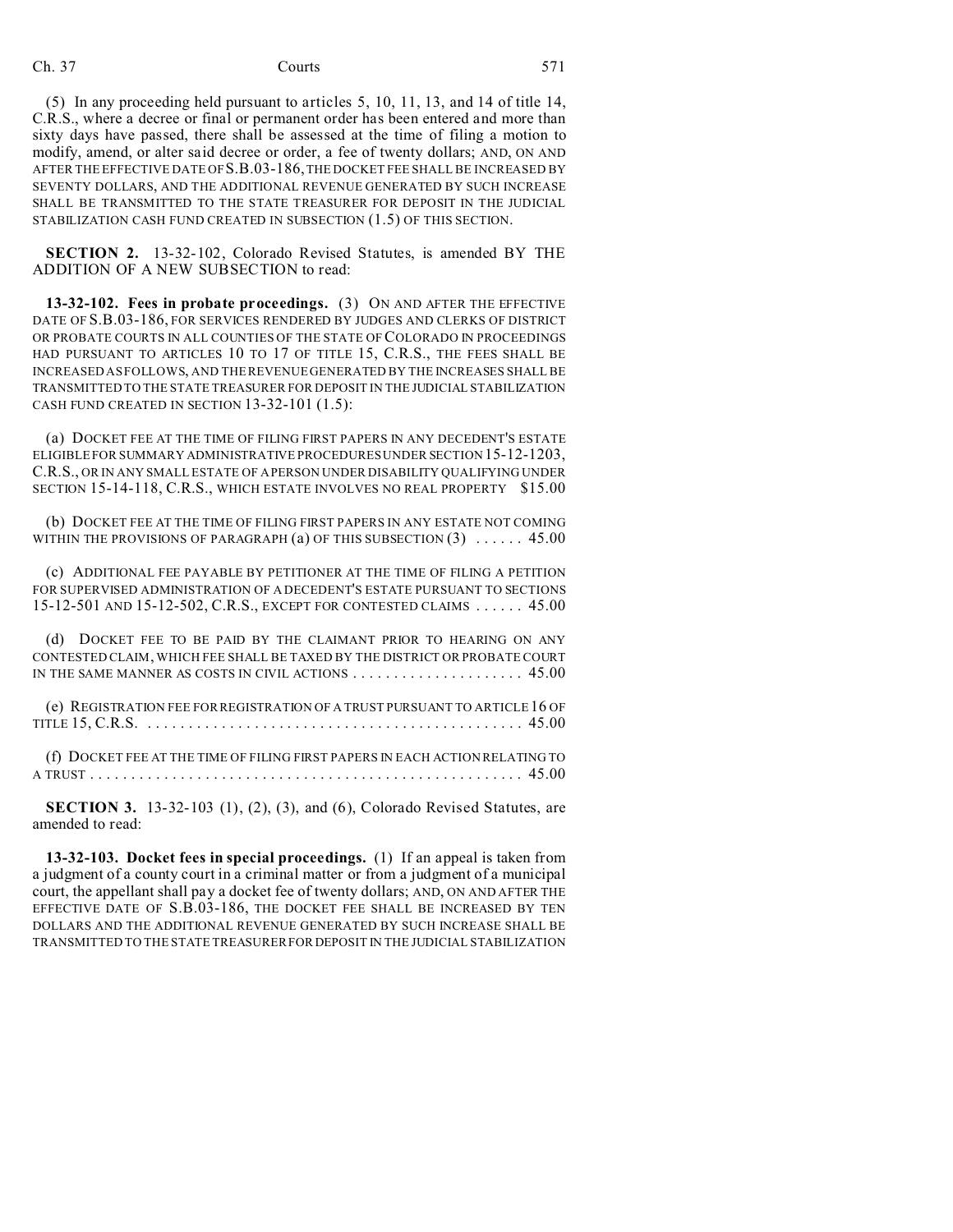572 Courts Ch. 37

CASH FUND CREATED IN SECTION 13-32-101 (1.5). Such an appeal shall not be subject to the tax imposed by section 2-5-119, C.R.S., for the use of the committee on legal services.

(2) In cases where a motion to dismiss for failure to file a complaint is filed, the defendant shall pay a docket fee of five dollars; AND, ON AND AFTER THE EFFECTIVE DATE OF S.B.03-186, THE DOCKET FEE SHALL BE INCREASED BY TEN DOLLARS, AND THE ADDITIONAL REVENUE GENERATED BY SUCH INCREASE SHALL BE TRANSMITTED TO THE STATE TREASURER FOR DEPOSIT IN THE JUDICIAL STABILIZATION CASH FUND CREATED IN SECTION 13-32-101 (1.5).

(3) In cases where a motion to authorize a sale in accordance with the provisions of rule 120, Colorado Rules of Civil Procedure, the applicant shall pay a docket fee of ninety dollars; AND, ON AND AFTER THE EFFECTIVE DATE OF S.B.03-186, THE DOCKET FEE SHALL BE INCREASED BY FORTY-FIVE DOLLARS, AND THE ADDITIONAL REVENUE GENERATED BY SUCH INCREASE SHALL BE TRANSMITTED TO THE STATE TREASURER FOR DEPOSIT IN THE JUDICIAL STABILIZATION CASH FUND CREATED IN SECTION 13-32-101 (1.5).

(6) In any supplemental proceeding held pursuant to rule 69, Colorado Rules of Civil Procedure, or rule 369, Colorado Rules of County Court Civil Procedure, the judgment creditor, upon commencement of the proceeding, shall pay a docket fee of fifteen dollars; AND, ON AND AFTER THE EFFECTIVE DATE OF S.B.03-186, THE DOCKET FEE SHALL BE INCREASED BY FIFTEEN DOLLARS, AND THE ADDITIONAL REVENUE GENERATED BY SUCH INCREASE SHALL BE TRANSMITTED TO THE STATE TREASURER FOR DEPOSIT IN THE JUDICIAL STABILIZATION CASH FUND CREATED IN SECTION 13-32-101 (1.5).

**SECTION 4.** 13-32-104, Colorado Revised Statutes, is amended to read:

**13-32-104. Additional fees of clerks of courts.** (1) In addition to the fees provided in sections 13-32-101, 13-32-103, and 13-32-105 (1), the following fees shall be paid to the clerk of the court by the party ordering the same:

(a) For preparing any record on appellate review, or for a copy of any record, proceeding, or paper on file, where the copy is not furnished by the party ordering the same, thirty cents per folio or seventy-five cents per page for photographic copies;

(b) For issuing and docketing each execution, and for filing the sheriff's return of the same, a fee of fifteen dollars; AND, ON AND AFTER THE EFFECTIVE DATE OF S.B.03-186, THE FEE SHALL BE INCREASED BY TEN DOLLARS, AND THE ADDITIONAL REVENUE GENERATED BY SUCH INCREASE SHALL BE TRANSMITTED TO THE STATE TREASURER FOR DEPOSIT IN THE JUDICIAL STABILIZATION CASH FUND CREATED IN SECTION 13-32-101 (1.5);

(c) For a certificate of dismissal or no suit pending, a fee of five dollars; AND, ON AND AFTER THE EFFECTIVE DATE OF S.B.03-186, THE FEE SHALL BE INCREASED BY FIVE DOLLARS, AND THE ADDITIONAL REVENUE GENERATED BY SUCH INCREASE SHALL BE TRANSMITTED TO THE STATE TREASURER FOR DEPOSIT IN THE JUDICIAL STABILIZATION CASH FUND CREATED IN SECTION 13-32-101 (1.5);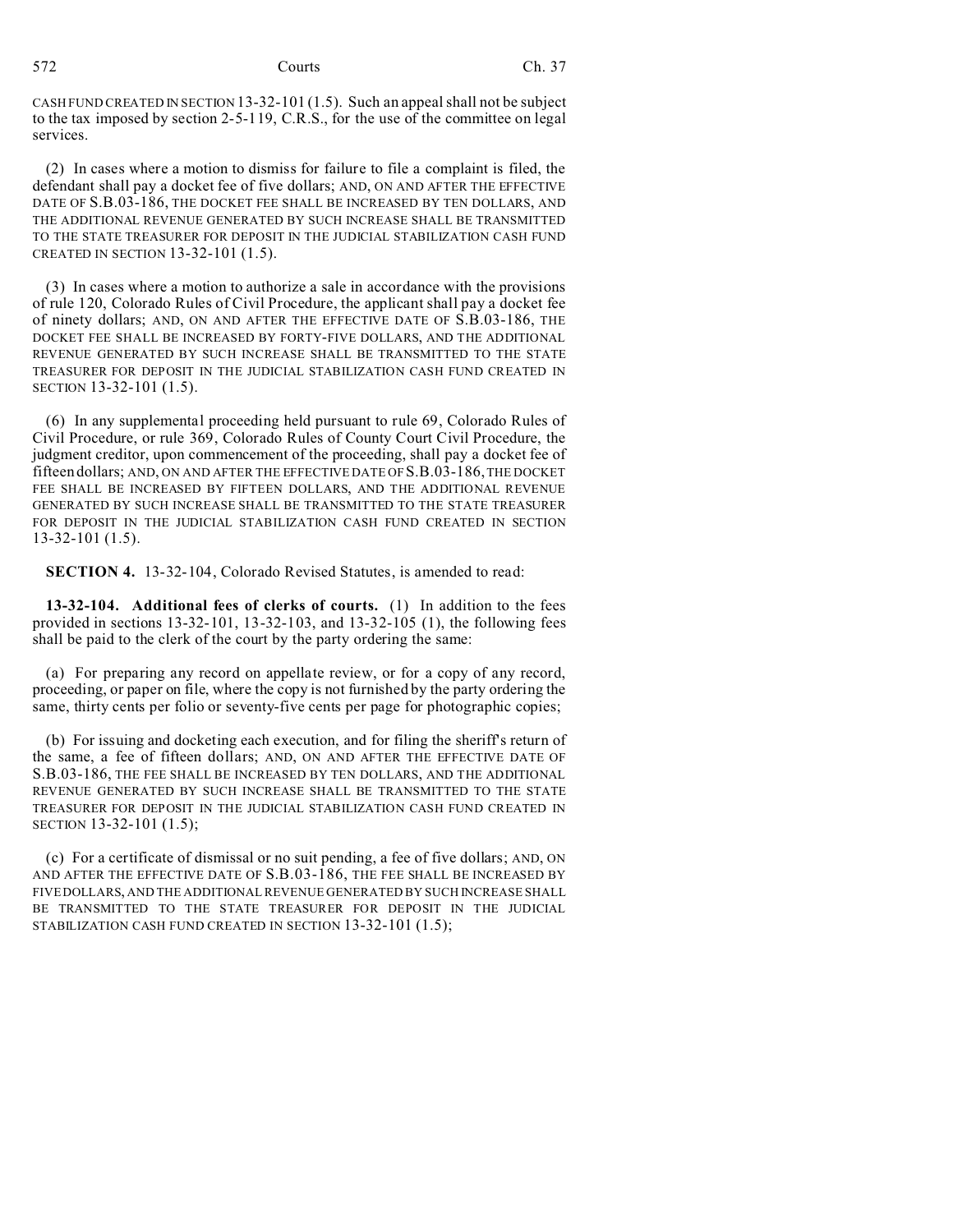# Ch. 37 Courts 573

(d) For a certificate of satisfaction of judgment, a fee of five dollars; AND, ON AND AFTER THE EFFECTIVE DATE OF S.B.03-186, THE FEE SHALL BE INCREASED BY FIVE DOLLARS, AND THE ADDITIONAL REVENUE GENERATED BY SUCH INCREASE SHALL BE TRANSMITTED TO THE STATE TREASURER FOR DEPOSIT IN THEJUDICIAL STABILIZATION CASH FUND CREATED IN SECTION 13-32-101 (1.5);

(e) For taking acknowledgment of any deed or other conveyance, including clerk's certificate thereof, a fee of one dollar;

(f) For certifying a copy of any record, proceeding, or paper on file, a fee of five dollars; AND, ON AND AFTER THE EFFECTIVE DATE OF S.B.03-186, THE FEE SHALL BE INCREASED BY FIVE DOLLARS, AND THE ADDITIONAL REVENUE GENERATED BY SUCH INCREASE SHALL BE TRANSMITTED TO THE STATE TREASURER FOR DEPOSIT IN THE JUDICIAL STABILIZATION CASH FUND CREATED IN SECTION 13-32-101 (1.5);

(g) For preparing and issuing a transcript of judgment, a fee of ten dollars; AND, ON AND AFTER THE EFFECTIVE DATE OF S.B.03-186, THE FEE SHALL BE INCREASED BY FIVE DOLLARS, AND THE ADDITIONAL REVENUE GENERATED BY SUCH INCREASE SHALL BE TRANSMITTED TO THE STATE TREASURER FOR DEPOSIT IN THE JUDICIAL STABILIZATION CASH FUND CREATED IN SECTION 13-32-101 (1.5);

(h) For a certificate of exemplification of any record, proceeding, or paper on file, a fee of five dollars; AND, ON AND AFTER THE EFFECTIVE DATE OF S.B.03-186, THE FEE SHALL BE INCREASED BY FIVE DOLLARS, AND THE ADDITIONAL REVENUE GENERATED BY SUCH INCREASE SHALL BE TRANSMITTED TO THE STATE TREASURER FOR DEPOSIT IN THE JUDICIAL STABILIZATION CASH FUND CREATED IN SECTION 13-32-101 (1.5);

(i) For each service of process attempted pursuant to section 13-6-415, a fee of the actual charge of the United States postal service for certified mail;

(j) For issuing a writ of garnishment, a fee of fifteen dollars for each garnishee named in the writ; AND, ON AND AFTER THE EFFECTIVE DATE OF S.B.03-186, THE FEE SHALL BE INCREASED BY TEN DOLLARS, AND THE ADDITIONAL REVENUE GENERATED BY SUCH INCREASE SHALL BE TRANSMITTED TO THE STATE TREASURER FOR DEPOSIT IN THE JUDICIAL STABILIZATION CASH FUND CREATED IN SECTION 13-32-101 (1.5);

(k) For issuing a writ of attachment, a fee of twenty-five dollars; AND, ON AND AFTER THE EFFECTIVE DATE OF S.B.03-186, THE FEE SHALL BE INCREASED BY FIFTEEN DOLLARS, AND THE ADDITIONAL REVENUE GENERATED BY SUCH INCREASE SHALL BE TRANSMITTED TO THE STATE TREASURER FOR DEPOSITIN THE JUDICIAL STABILIZATION CASH FUND CREATED IN SECTION 13-32-101 (1.5).

(2) The clerk of the court shall assess a twenty dollar penalty against any person who issues a check returned for insufficient funds in payment of any court fees; AND, ON AND AFTER THE EFFECTIVE DATE OF S.B.03-186, THE FEE SHALL BE INCREASED BY TEN DOLLARS, AND THE ADDITIONAL REVENUE GENERATED BY SUCH INCREASE SHALL BE TRANSMITTED TO THE STATE TREASURER FOR DEPOSIT IN THE JUDICIAL STABILIZATION CASH FUND CREATED IN SECTION 13-32-101 (1.5). The penalty provided in this section shall be assessed in addition to any other penalties or interest provided by law. For purposes of this section, the term "insufficient funds" means not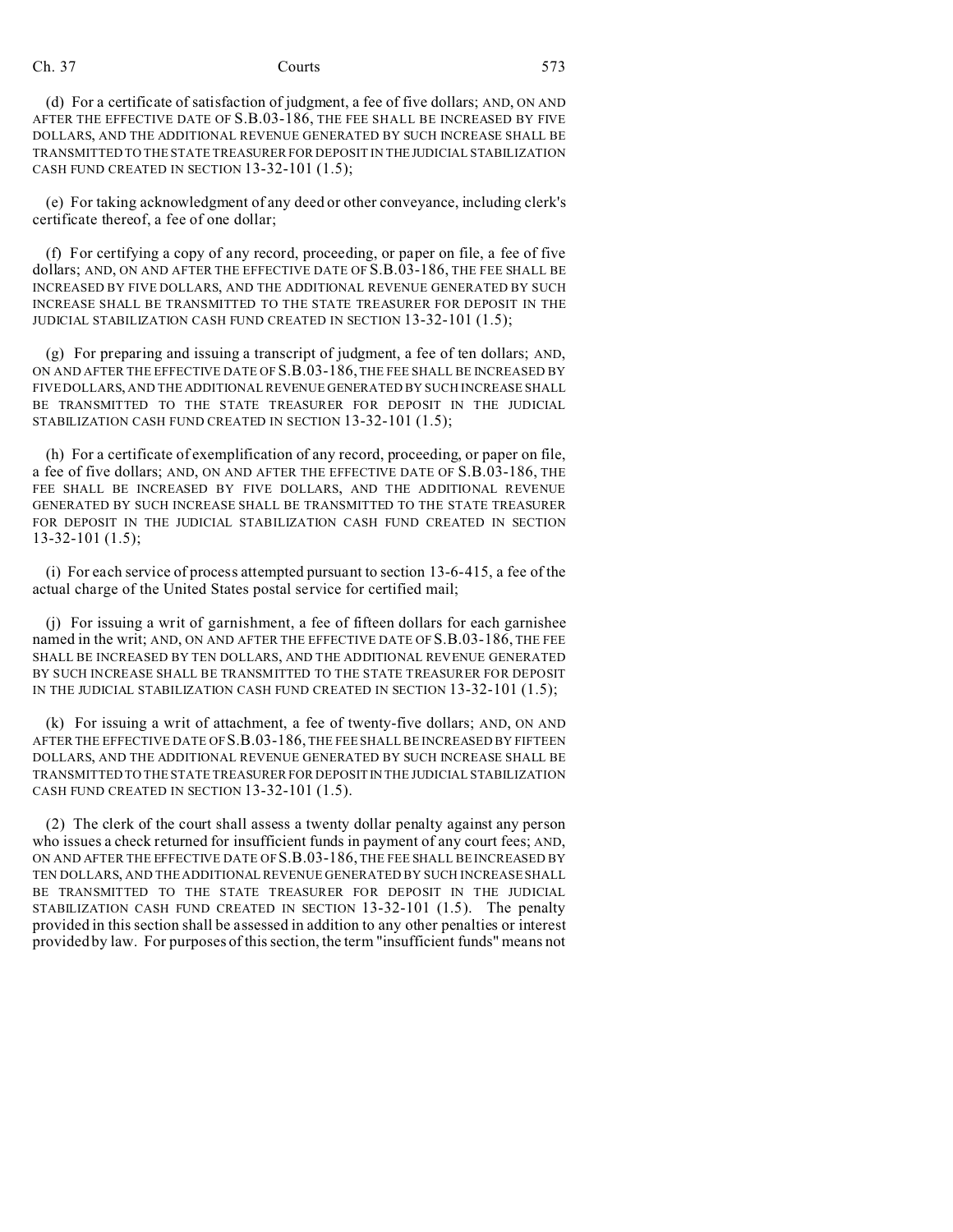having a sufficient balance in account with a bank or other drawee for the payment of a check when presented for payment within thirty days after issue.

**SECTION 5.** 13-53-106 (1), Colorado Revised Statutes, is amended to read:

**13-53-106. Fees.** (1) Any person filing a foreign judgment shall pay to the clerk of the court ninety dollars; AND, ON AND AFTER THE EFFECTIVE DATE OF S.B.03-186, THE FEE SHALL BE INCREASED BY FORTY-FIVE DOLLARS, AND THE ADDITIONAL REVENUE GENERATED BY SUCH INCREASE SHALL BE TRANSMITTED TO THE STATE TREASURER FOR DEPOSIT IN THE JUDICIAL STABILIZATION CASH FUND CREATED IN SECTION 13-32-101 (1.5). Fees for docketing, transcription, or other enforcement proceedings shall be as provided for judgments of the courts of this state.

**SECTION 6.** 13-71-144, Colorado Revised Statutes, is amended to read:

**13-71-144. Jury fees to be assessed in civil cases.** Any party demanding a trial by jury as provided by statute shall pay to the clerk of the court a fee of one hundred dollars in district court cases and fifty dollars in county court cases at the time such demand is made pursuant to the Colorado rules of civil procedure. The clerk of the court shall pay such fee, when collected, to the state treasurer for deposit to the credit of the general fund. ON AND AFTER THE EFFECTIVE DATE OF S.B.03-186, THE JURY FEE IN DISTRICT COURT SHALL BE INCREASED BY FIFTY DOLLARS, AND THE JURY FEE IN COUNTY COURT SHALL BE INCREASED BY TWENTY-FIVE DOLLARS, AND THE ADDITIONAL REVENUE GENERATEDBY SUCHINCREASE SHALL BE TRANSMITTED TO THE STATE TREASURER FOR DEPOSIT IN THE JUDICIAL STABILIZATION CASH FUND CREATED IN SECTION 13-32-101 (1.5). Such THE jury fee is not refundable. Each party to an action who does not affirmatively waive, in writing, the right to a trial by jury on all issues which are so triable shall pay the jury fee. Failure to pay the jury fee at the time of filing the demand, and no later than ten days after the service of the last pleading directed to any issue triable by a jury, shall constitute a waiver of a jury trial by the demanding, nonpaying party.

**SECTION 7.** 37-92-401 (5), Colorado Revised Statutes, is amended to read:

**37-92-401. Biennial tabulations of priorities and decennial abandonment lists.** (5) Any person who wishes to protest the inclusion of any water right in a decennial abandonment list after its revision by the division engineer shall file a written protest with the water clerk and with the division engineer. All such protests to the decennial abandonment list shall be filed not later than June 30, 1992, or the respective tenth anniversary thereafter. Such protest shall set forth in detail the factual and legal basis therefor. Service of a copy of the protest or any other documents is not necessary for jurisdictional purposes, but the water judge may order service of a copy of the protest or any other document on any person and in any manner which he OR SHE may deem appropriate. The fee for filing such protest with the water clerk shall be twenty dollars; AND, ON AND AFTER THE EFFECTIVE DATE OF S.B.03-186, THE FEE SHALL BE INCREASED BY TEN DOLLARS, AND THE ADDITIONAL REVENUE GENERATED BY SUCH INCREASE SHALL BE TRANSMITTED TO THE STATE TREASURER FOR DEPOSIT IN THE JUDICIAL STABILIZATION CASH FUND CREATED IN SECTION 13-32-101 (1.5), C.R.S.

**SECTION 8.** 16-11-204 (2) (a) (V), Colorado Revised Statutes, is amended to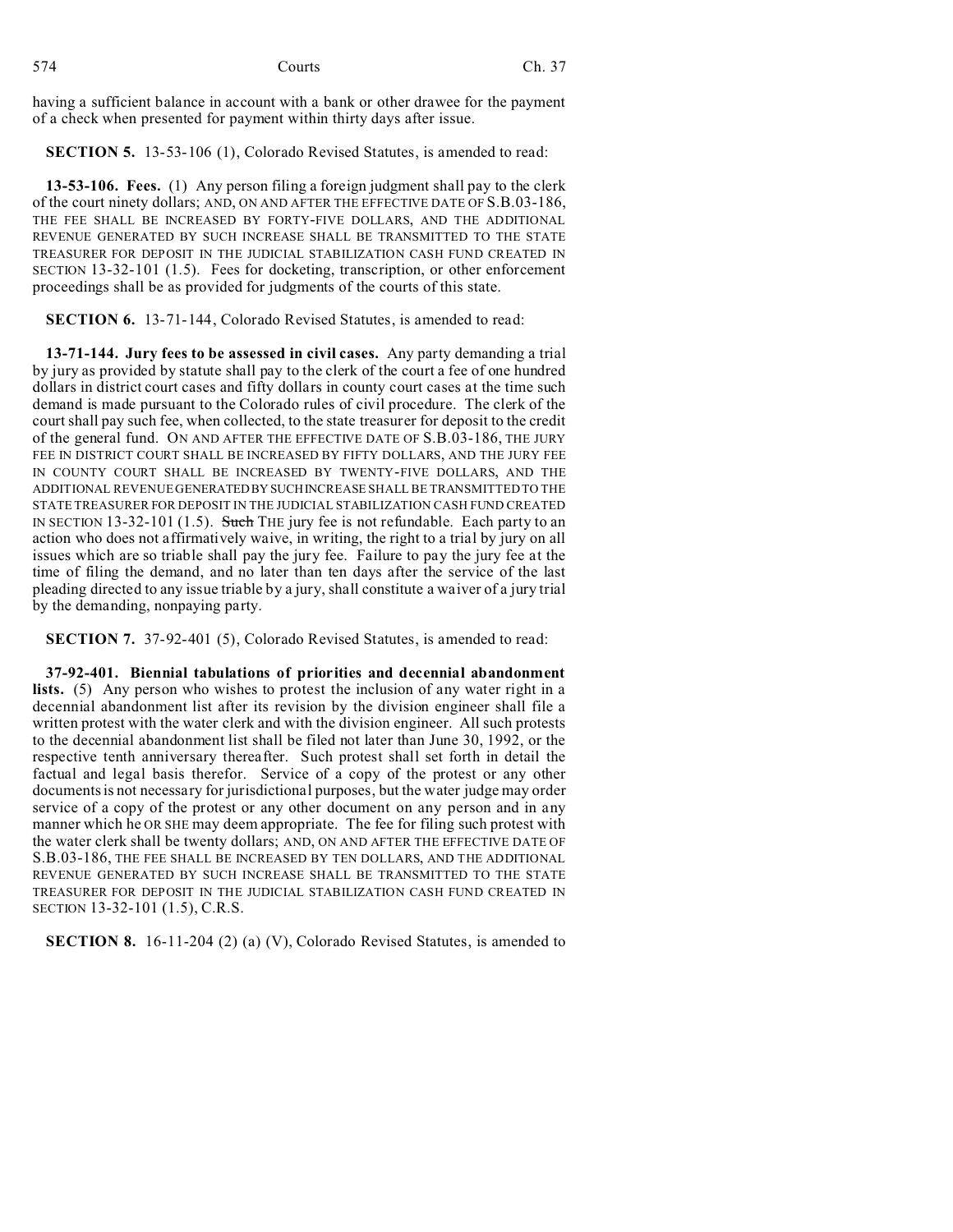read:

**16-11-204. Conditions of probation - repeal.** (2) (a) When granting probation, the court may, as a condition of probation, require that the defendant:

(V) Pay reasonable costs of the court proceedings or costs of supervision of probation, or both. The probation supervision fee shall be forty-five FIFTY dollars per month for the length of ordered probation. Notwithstanding the amount specified in this subparagraph (V), the court may lower the costs of supervision of probation to an amount the defendant will be able to pay. The court shall fix the manner of performance for payment of the fee. If the defendant receives probation services from a private provider, the court shall order the defendant to pay the probation supervision fee directly to the provider. The fee shall be imposed for the length of ordered probation.

**SECTION 9.** Part VIII (4) and (5) and the affected totals of section 2 of chapter 399, Session Laws of Colorado 2002, are amended to read:

Section 2. **Appropriation.**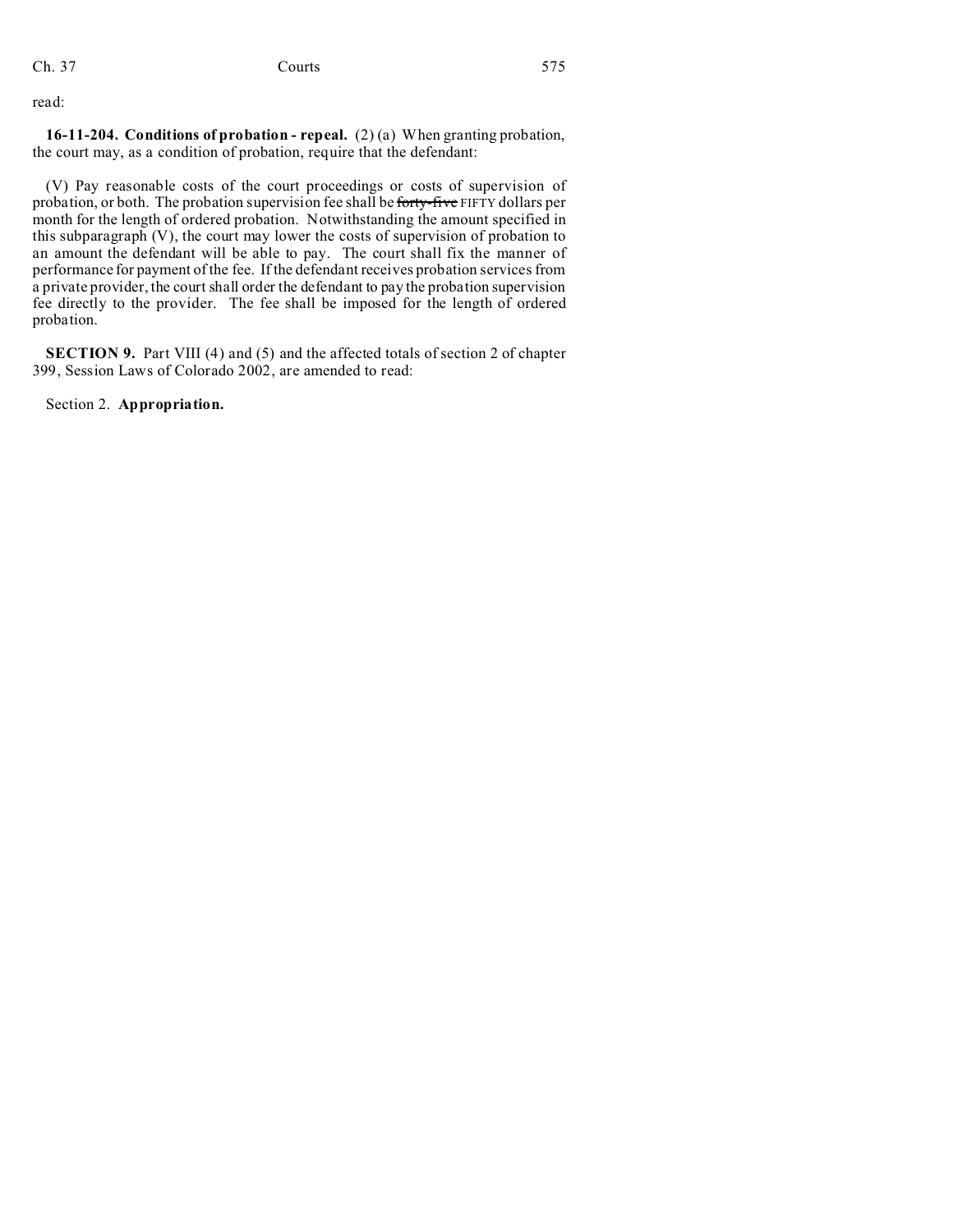| Ch. 37<br>ourtsث | 576 |
|------------------|-----|
|------------------|-----|

| I<br>٦<br>۰.<br>۰,<br>٠ |
|-------------------------|
|-------------------------|

|          |       | <b>APPROPRIATION FROM</b> |               |              |               |              |
|----------|-------|---------------------------|---------------|--------------|---------------|--------------|
| ITEM &   | TOTAL | GENERAL                   | GENERAL       | CASH         | CASH          | FEDERAL      |
| SUBTOTAL |       | <b>FUND</b>               | <b>FUND</b>   | <b>FUNDS</b> | <b>FUNDS</b>  | <b>FUNDS</b> |
|          |       |                           | <b>EXEMPT</b> |              | <b>EXEMPT</b> |              |
|          |       |                           |               |              |               |              |
|          |       |                           |               |              |               |              |

### **PART VIII JUDICIAL DEPARTMENT**

# **(4) TRIAL COURTS** Personal Services<sup>131, 134</sup> 82,309,746 82,309,746 (1,553.1 FTE) Operating Expenses 5,854,957 3,790,119 3,790,119 2,064,838<sup>n</sup> 610,547 5,244,410<sup>a</sup> Capital Outlay 588,882 588,882 Mandated Costs<sup>135, 136, 137</sup> 9,868,455 9,868,455 District Attorney Mandated Costs<sup>138</sup> 2,025,199 2,025,199 Sex Offender Surcharge Fund Program 15,000 15,000 Victim Compensation 9,580,000 9,580,000 9,580,000 9,580,000 9,580,000 9,580,000 9,580,000 9,580,000 9,580,000 9,580,000 9,580,000 9,580,000 9,580,000 9,580,000 9,580,000 9,580,000 9,580,000 9,580,000 9,580,000 9,580,000 9, Victim Assistance  $14,375,000$   $14,375,000$ Family Preservation Matching Funds 216,882 216,882 48,814 2010 168,068 48,814 (0.5 FTE) (0.8 FTE)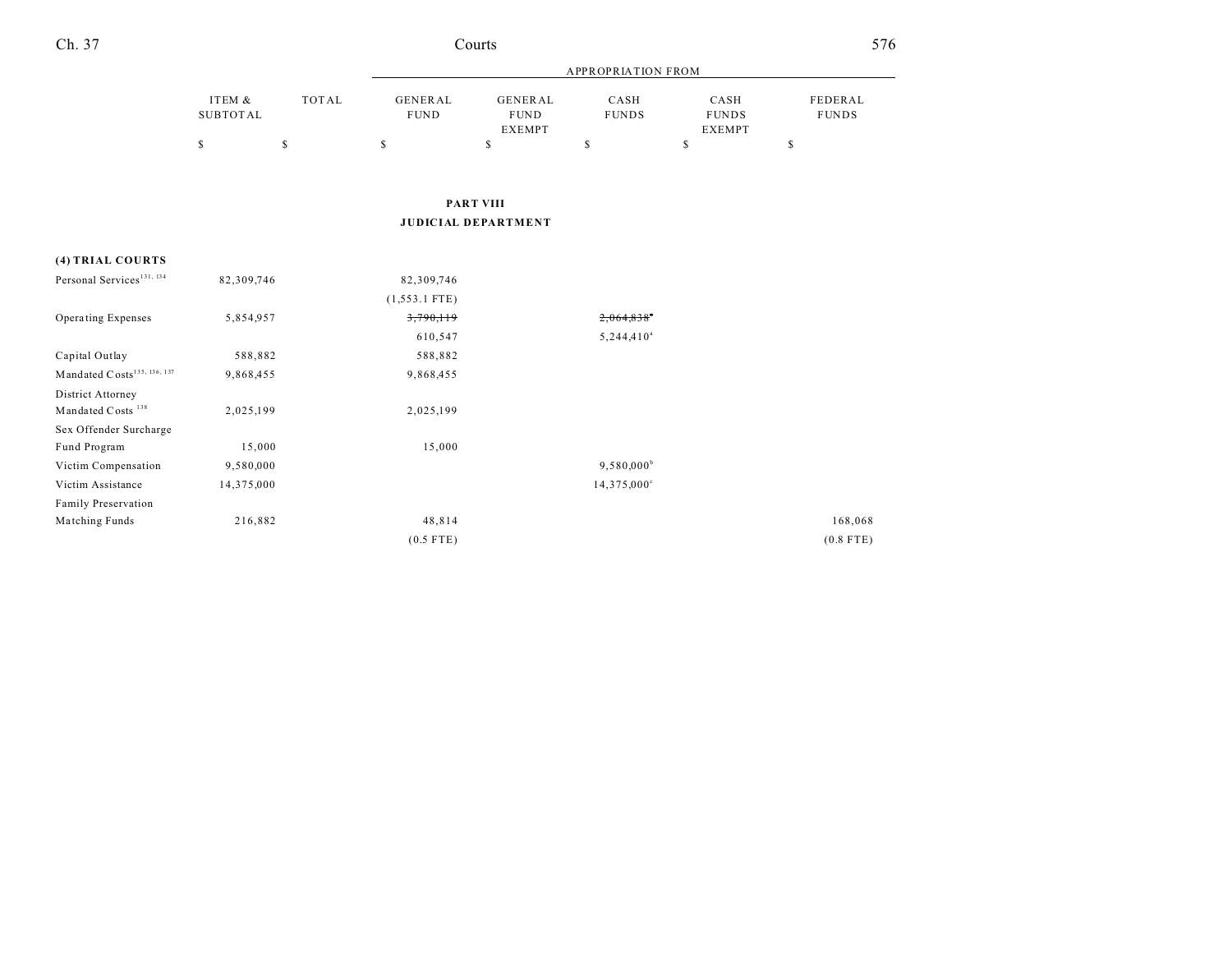| Grants | 678.627 | $74,380(T)^d$ | 604,247°    |
|--------|---------|---------------|-------------|
|        |         | $(6.0$ FTE)   | $(2.5$ FTE) |

125,512,748

<sup>a</sup> This OF THIS AMOUNT, \$3,179,572 SHALL BE FROM THE JUDICIAL STABILIZATION CASH FUND CREATED IN SECTION 13-32-101 (1.5), C.R.S., AND \$2,064,838 shall be from various fees and other cost recoveries.

<sup>b</sup> This amount shall be from the Crime Victim Compensation Funds established in the office of the court administrator of each judicial district pursuant to Section 24-4.1-117, C.R.S. For purposes of complying with the limitation on state fiscal year spending imposed by Article X, Section 20 of the State Constitution, these moneys are included for informational purposes as they are continuously appropriated by a permanent statute or constitutional provision.

c This amount shall be from the Victims and Witnesses Assistance and Law Enforcement Funds established in the office of the court administrator of each judicial district pursuant to Section 24-4.2-103, C.R.S. For purposes of complying with the limitation on state fiscal year spending imposed by Article X, Section 20 of the State Constitution, these moneys are included for informational purposes as they are continuously appropriated by a permanent statute or constitutional provision.

<sup>d</sup> This amount shall be from federal funds appropriated in the Department of Public Safety, Division of Criminal Justice.

e This amou nt is to fund juvenile programs, and an education grant to the State Court Administrator's Office, and is shown for informational purposes only.

### **(5) PROBATION AND RELATED SERVICES7, 8, 139, 140**

| Personal Services      | 41,696,908 | 40, 474, 541  | 1,222,367"               |                  |
|------------------------|------------|---------------|--------------------------|------------------|
|                        |            | 40,232,697    | $1,464,211$ <sup>a</sup> |                  |
|                        |            | $(734.4$ FTE) | $(30.0$ FTE)             |                  |
| Operating Expenses     | 1,780,518  | 1,702,518     | $78,000^a$               |                  |
| Sex Offender Intensive |            |               |                          |                  |
| Supervision Program    | 558,497    |               | 558,497 <sup>a</sup>     |                  |
| Offender Services      | 2,303,050  |               | $2,153,050^{\circ}$      | $150,000(T)^{b}$ |
|                        |            |               | $(4.5$ FTE)              | $(3.0$ FTE)      |
| Electronic Monitoring/ |            |               |                          |                  |
| Drug Testing           | 487,193    | 487,193       |                          |                  |
|                        |            |               |                          |                  |

Ch. 37 Courts **577**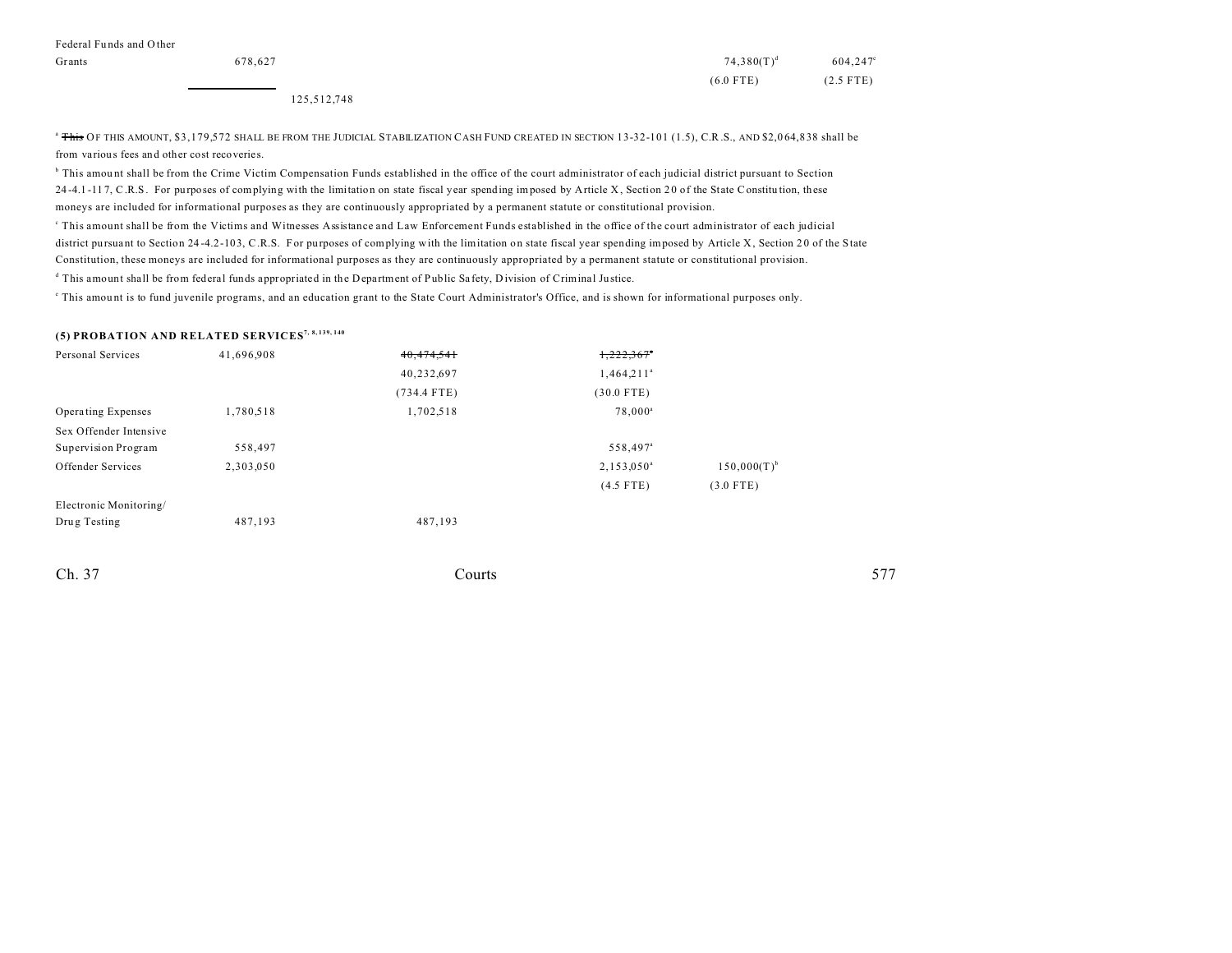| Ch. 37<br>ourtsث | 578 |
|------------------|-----|
|------------------|-----|

|                           |                           |              |                               |                                                | <b>APPROPRIATION FROM</b> |                                       |                         |
|---------------------------|---------------------------|--------------|-------------------------------|------------------------------------------------|---------------------------|---------------------------------------|-------------------------|
|                           | ITEM &<br><b>SUBTOTAL</b> | <b>TOTAL</b> | <b>GENERAL</b><br><b>FUND</b> | <b>GENERAL</b><br><b>FUND</b><br><b>EXEMPT</b> | CASH<br><b>FUNDS</b>      | CASH<br><b>FUNDS</b><br><b>EXEMPT</b> | FEDERAL<br><b>FUNDS</b> |
|                           | \$                        | $\mathbb{S}$ | \$                            | \$                                             | \$                        | \$<br>\$                              |                         |
| Alcohol/Drug Driving      |                           |              |                               |                                                |                           |                                       |                         |
| Safety Contract           | 4,504,792                 |              |                               |                                                | 4,297,337°                | $207,455^d$                           |                         |
|                           |                           |              |                               |                                                | $(70.2$ FTE)              | $(5.6$ FTE)                           |                         |
| Drug Offender             |                           |              |                               |                                                |                           |                                       |                         |
| Assessment                | 883,035                   |              |                               |                                                | 883,035°                  |                                       |                         |
|                           |                           |              |                               |                                                | $(11.5$ FTE)              |                                       |                         |
| Substance Abuse           |                           |              |                               |                                                |                           |                                       |                         |
| Treatment                 | 993,600                   |              |                               |                                                | 993,600 <sup>f</sup>      |                                       |                         |
| Victims Grants            | 842,821                   |              |                               |                                                |                           | $677,821(T)^{g}$                      | $165,000^h$             |
|                           |                           |              |                               |                                                |                           | $(12.3$ FTE)                          | $(5.0$ FTE)             |
| S.B. 91-94                | 3,123,260                 |              |                               |                                                |                           | $3,123,260(T)^{i}$                    |                         |
|                           |                           |              |                               |                                                |                           | $(59.3$ FTE)                          |                         |
| Sex Offender Assessment   | 209,000                   |              |                               |                                                | 182,364                   | $26,636^k$                            |                         |
| Genetic Testing           | 7,500                     |              |                               |                                                | $7,500^a$                 |                                       |                         |
| Violent O ffender Genetic |                           |              |                               |                                                |                           |                                       |                         |
| Testing                   | 10,000                    |              | 10,000                        |                                                |                           |                                       |                         |
| Juvenile Sex Offender     |                           |              |                               |                                                |                           |                                       |                         |
| Genetic Testing           | 5,000                     |              | 5,000                         |                                                |                           |                                       |                         |
| Federal Funds and Other   |                           |              |                               |                                                |                           |                                       |                         |
| Grants                    | 2,473,739                 |              |                               |                                                | 125,000 <sup>1</sup>      | $1,587,985(T)^m$                      | 760,754 <sup>n</sup>    |
|                           |                           |              |                               |                                                | $(2.0$ FTE)               | $(17.8$ FTE)                          | $(12.5$ FTE)            |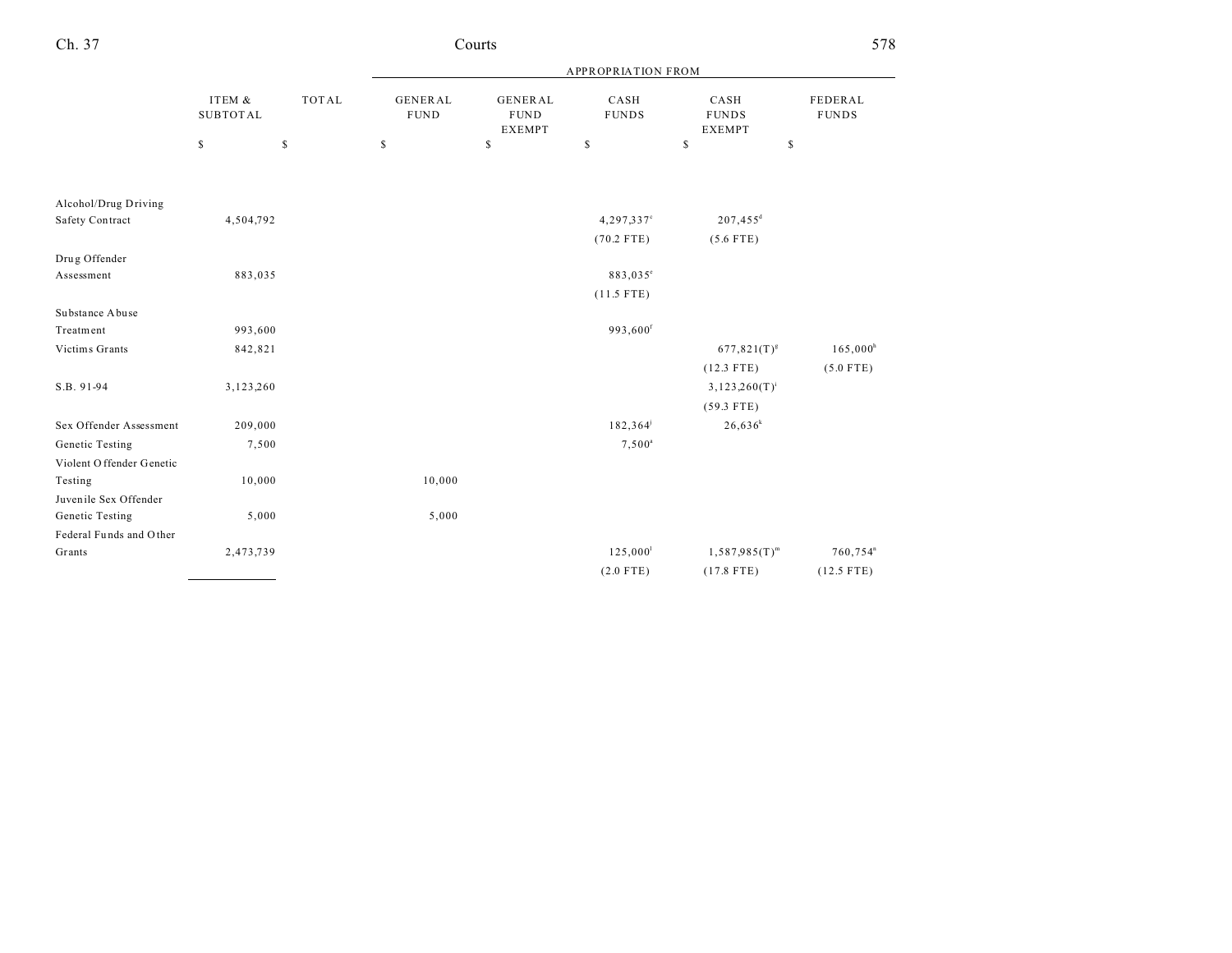#### 59,878,913

a These amounts shall be from the Offender Services Fund pursuant to Section 16-11-214 (1), C.R.S.

<sup>b</sup> This amount shall be from federal funds appropriated in the Department of Public Safety, Division of Criminal Justice.

This amount shall be from the Alcohol and Drug Driving Safety Program Fund created in Section 42-4-1301 (10) (d).

<sup>d</sup> This amount shall be from reserves in the Alcohol and Drug Driving Safety Program Fund created in Section 42-4-1301 (10) (d).

e This amount shall be from the Drug Offender Surcharge Fund pursuant to Section 18-19-103 (4), C.R.S.

<sup>f</sup> Of this amount, \$678,000 shall be from the Offender Services Fund created in Section 16-11-214 (1), C.R.S., and \$315,600 shall be from the Drug Offender Surcharge Fund created in Section 18-19-103 (4), C.R.S.

g Of this amount, \$500,000 shall be from grants from local Victims and Witnesses Assistance and Law Enforcement (VALE) Boards pursuant to Section 24-4.2-105 (2.5) (a) (II), C.R.S., and \$1 77,8 21 shall be from state Victims Assistance and Law Enforcement grant funds appropriated in the Department of Public Safety, Division of Criminal Justice.

<sup>h</sup> This amount is to provide a model for victims services in probation departments, and is shown for informational purposes only.

This amount shall be from the Department of Human Services, Division of Youth Corrections.

j This amount shall be from the Sex Offender Surcharge Fund created in Section 18-21-103 (3), C.R.S.

k This amount shall be from reserves in the Sex Offender Surcharge Fund created in Section 18-21-103 (3), C.R.S.

This amount shall be from fees collected pursuant to Section 16-11-701 (6), C.R.S., from persons required to perform community or useful public service.

m Of this amount, \$990,911 shall be from federal funds appropriated in the Department of Public Safety, Division of Criminal Justice, \$497,589 shall be from federal funds appropriated in the Department of Human Services for juvenile assessment and treatment programs, \$75 ,000 shall from federal funds appropriated in the Colora do D epa rtment of Education for an adult litera cy program, and \$24 ,48 5 shall be from the Rose Founda tion for juvenile programs.

" These funds are for the Juvenile Justice Treatment Network to establish a community assessment center in Denver, the planning of a drug court in the 8<sup>th</sup> district, the enhancement of adjudication in domestic violence cases, and are shown for informational purposes only.

#### **TOTALS PART VIII**

| $({\bf JUDICIAL})^{5,6,153}$ | \$283,139,331 | <del>\$227.978.775</del> | <del>\$45,958,287</del> | $$7.267.723$ <sup>a</sup> | \$1,934,546 |
|------------------------------|---------------|--------------------------|-------------------------|---------------------------|-------------|
|                              |               | \$224,557,359            | \$49,379,703            |                           |             |

Ch. 37 Courts **579**